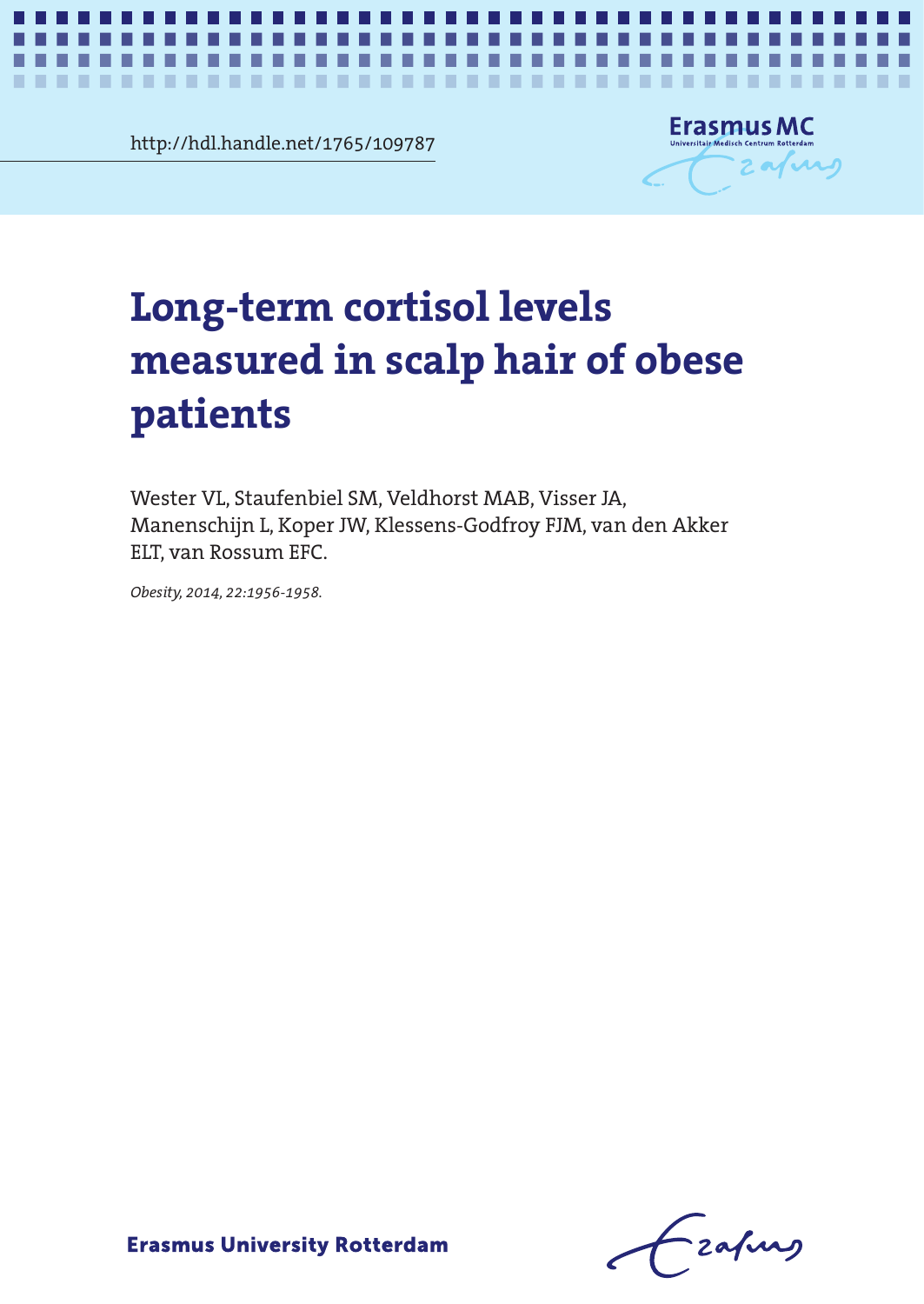#### **Abstract**

**Objective**: In obese subjects a relatively high cortisol output in urine has been observed compared to non-obese individuals. However, cortisol levels in blood, saliva and urine in association with obesity have been inconsistent across studies, possibly due to the high variability of systemic cortisol levels. Cortisol levels measured in scalp hair provide a marker for long-term cortisol exposure, and have been associated with cardiovascular disease in an elderly population and to disease course in Cushing's disease. We aimed to compare hair cortisol levels between obese patients and non-obese controls.

**Design and methods**: We measured hair cortisol levels of 47 obese patients (median BMI 38.8, range 31.1 – 65.8), 41 overweight and 87 normal-weight subjects using an enzyme-linked immunosorbent assay (ELISA).

**Results**: Obese patients had higher hair cortisol levels than overweight and normal weight subjects (respectively 30.8 vs 8.5 and 8.4 pg/mg hair, p<0.001). No significant difference in hair cortisol levels was found between normal weight and overweight subjects.

**Conclusions**: Our results suggest a higher long-term cortisol exposure in obese patients, which may contribute to cardiovascular disease risk. Future research will determine whether long-term cortisol levels provide a novel treatment target in the management of cardiovascular disease risk in obesity.

frafing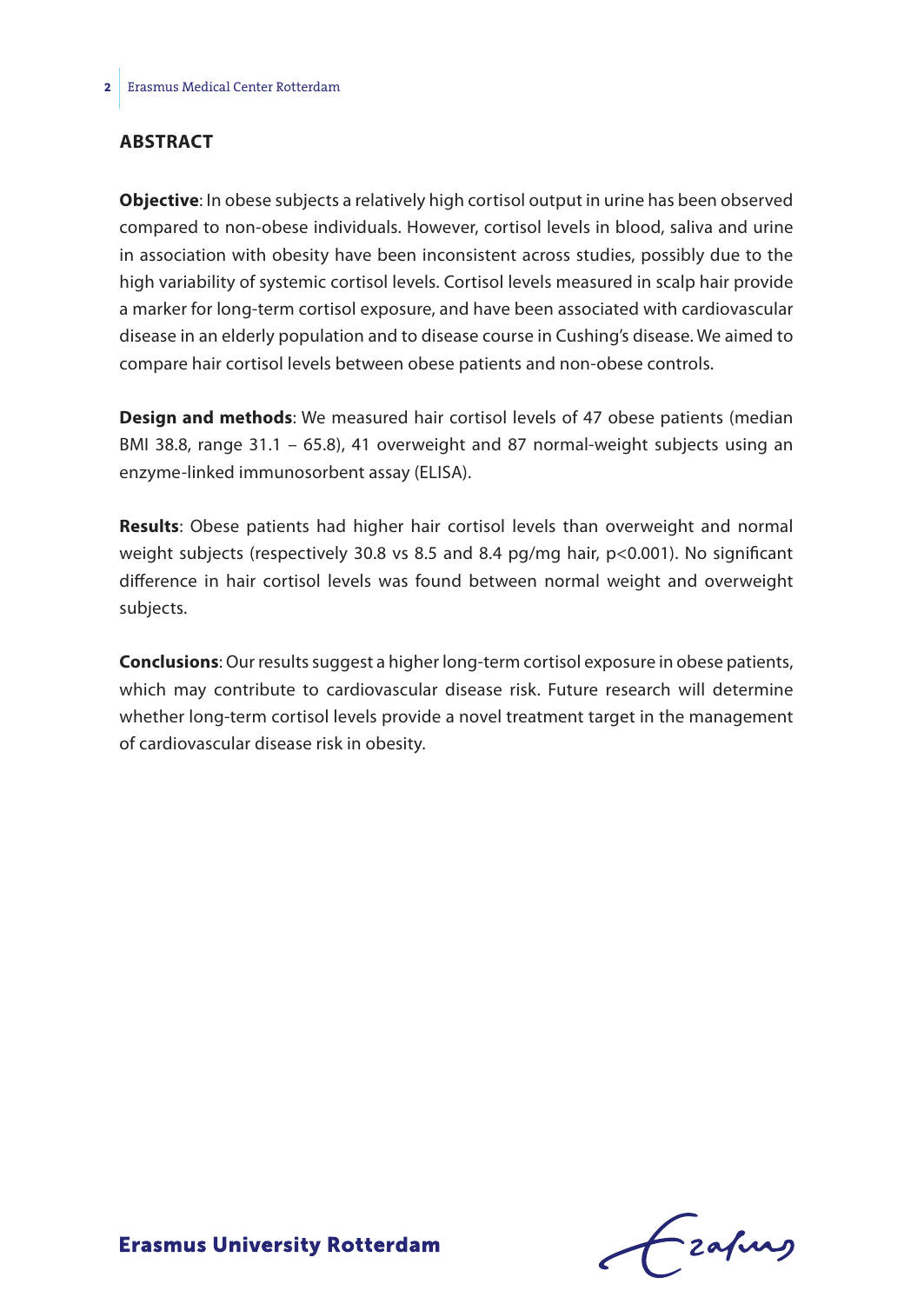#### **Introduction**

Cortisol, the main glucocorticoid hormone in humans, is produced by the adrenal cortex under the influence of pituitary adrenocorticotropic hormone. An extreme excess of cortisol, as seen in Cushing's syndrome, is often marked by obesity and features of the metabolic syndrome (MetS), including dyslipidemia, hypertension, hyperglycemia and insulin resistance [1, 2]. This observation has given rise to the hypothesis that a modest increase in cortisol exposure may contribute to obesity and MetS in the general population.

In line with this, obesity has been associated with increased cortisol output, as determined by urinary free cortisol. However, these results were inconsistent across studies, and this increased cortisol production does not seem to be reflected by serum and salivary cortisol [3]. These inconsistencies can be partially explained by the high variability in systemic cortisol levels, caused by pulsatile secretion, a diurnal rhythm and day-to-day fluctuations [4]. A relatively novel method to measure cortisol exposure is through scalp hair analysis. Several laboratories have successfully validated hair cortisol concentrations (HCC) as a marker of long-term cortisol exposure for periods of up to several months, thereby avoiding the limitations of time-point measurements [5-7]. With the use of HCC, increased long-term cortisol levels have recently been linked to disease course in Cushing's disease, presence of MetS and cardiovascular disease [8-11].

Previously, a positive correlation has been reported between HCC and body mass index (BMI) and waist circumference [5, 9, 12]. Furthermore, we recently reported increased HCC in obese children [13]. However, in an elderly cohort and a group of healthy adults we found no association between HCC and BMI [5, 10]. Until now, no study has been published which reported long-term cortisol levels in a patient population being evaluated for obesity. Therefore, we devised this study to examine whether obese individuals who visited our obesity center have higher hair cortisol concentrations than non-obese controls.

#### **Methods and procedures**

#### **Participants**

Obese patients were recruited from an outpatient academic obesity center at the Erasmus MC, Rotterdam, The Netherlands. Inclusion criteria were age above 18 years, BMI above 30  $kg/m^2$ , ability to take part in physical exercise and at least one minor complication related to obesity, such as dyslipidemia, impaired glucose tolerance

Czafing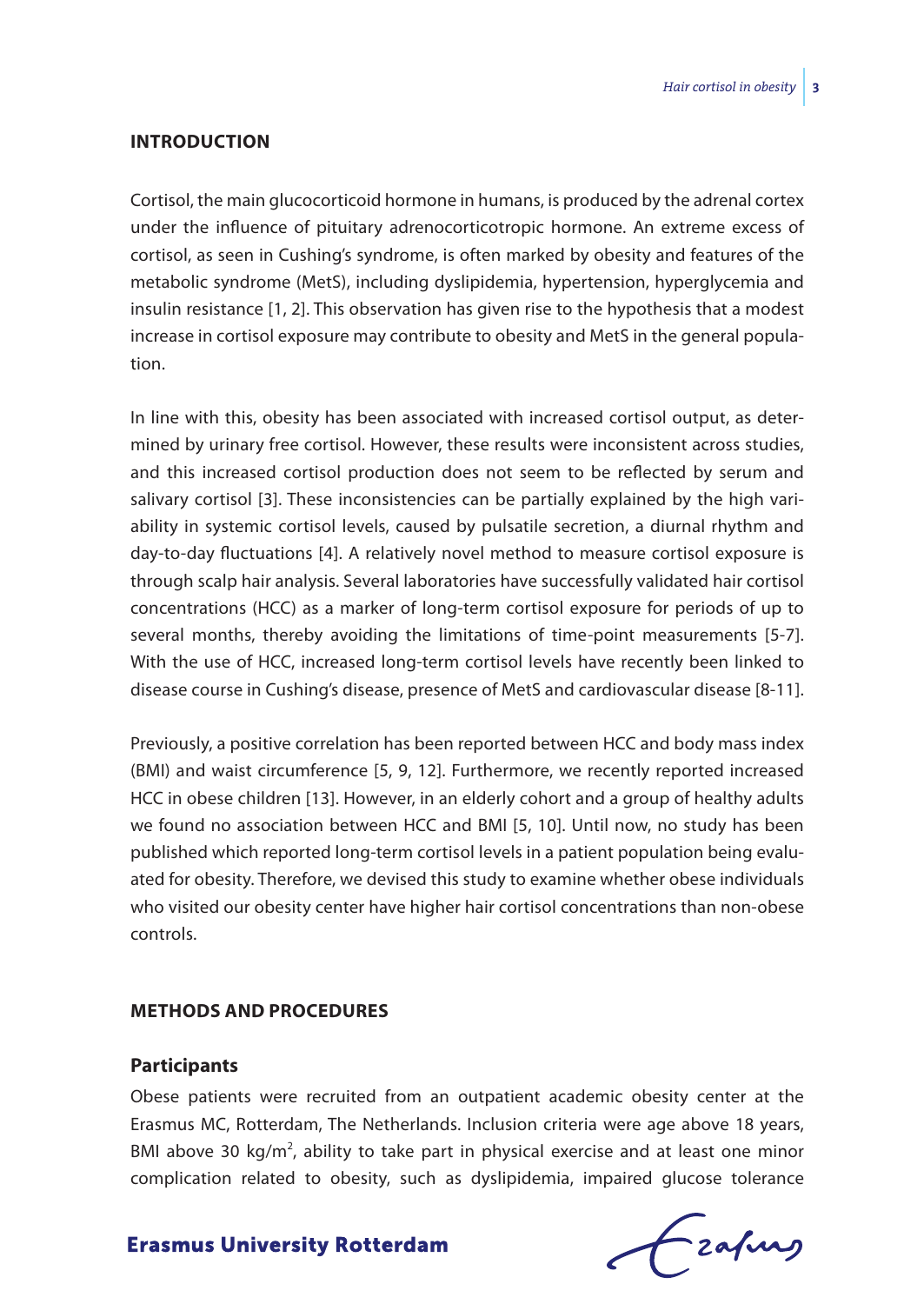#### **4** Erasmus Medical Center Rotterdam

or hypertension. Patients were excluded when a secondary cause of the obesity was found, such as Cushing's syndrome, hypothyroidism or syndromal obesity, or if they took glucocorticoid-containing medication. Between October 2011 and September 2013, we approached all patients who fulfilled the inclusion criteria (n=60). In total, 141 healthy normal weight (BMI 18.5 – 24.9) and non-obese overweight (BMI 25.0 – 29.9) subjects from our previous validation study served as controls [5]. This study was approved by the local medical ethics committee. Written informed consent was obtained from all participants. All study procedures were conducted in accordance with the declaration of Helsinki.

#### **Hair sample collection and analysis**

From all subjects, a lock of approximately 100 hairs was collected from the posterior vertex prior to treatment for obesity, cut as close to the scalp as possible. Preparation and analysis of hair samples was performed as described previously [5]. In brief, approximately 15 mg of the proximal 3 cm of hair was weighed and finely cut. Extraction took place in 1 ml of methanol at 52 °C for 16 hours. After extraction, methanol was transferred into glass tubes, and evaporated under constant nitrogen stream. Next, 250 μl of phosphate buffered saline (PBS, pH 8.0) were added. Samples were vortexed prior to analysis, which was performed using a commercially available enzyme-linked immunosorbent assay (ELISA) kit for cortisol in saliva (DRG Instruments GmbH, Marburg, Germany).

#### **Laboratory diagnostics**

In obese patients, blood was drawn after an overnight fast. HbA1c, glucose, triglycerides and total, LDL and HDL cholesterol were measured using routine laboratory procedures. Patients were coded as having MetS according to ATPIII criteria [2].

#### **Statistical analysis**

IBM SPSS version 21 and GraphPad Prism version 5.01 were used for analysis. Differences in characteristics were tested using Chi-square and Kruskall-Wallis tests. HCC values were logarithmically transformed to attain normal distribution. HCC differences between groups of subjects were analyzed using analyses of (co)variance. Correlations between HCC and metabolic parameters were tested using Spearman's rho. Statistical significance was defined as a *P*-value <0.05.

Frafing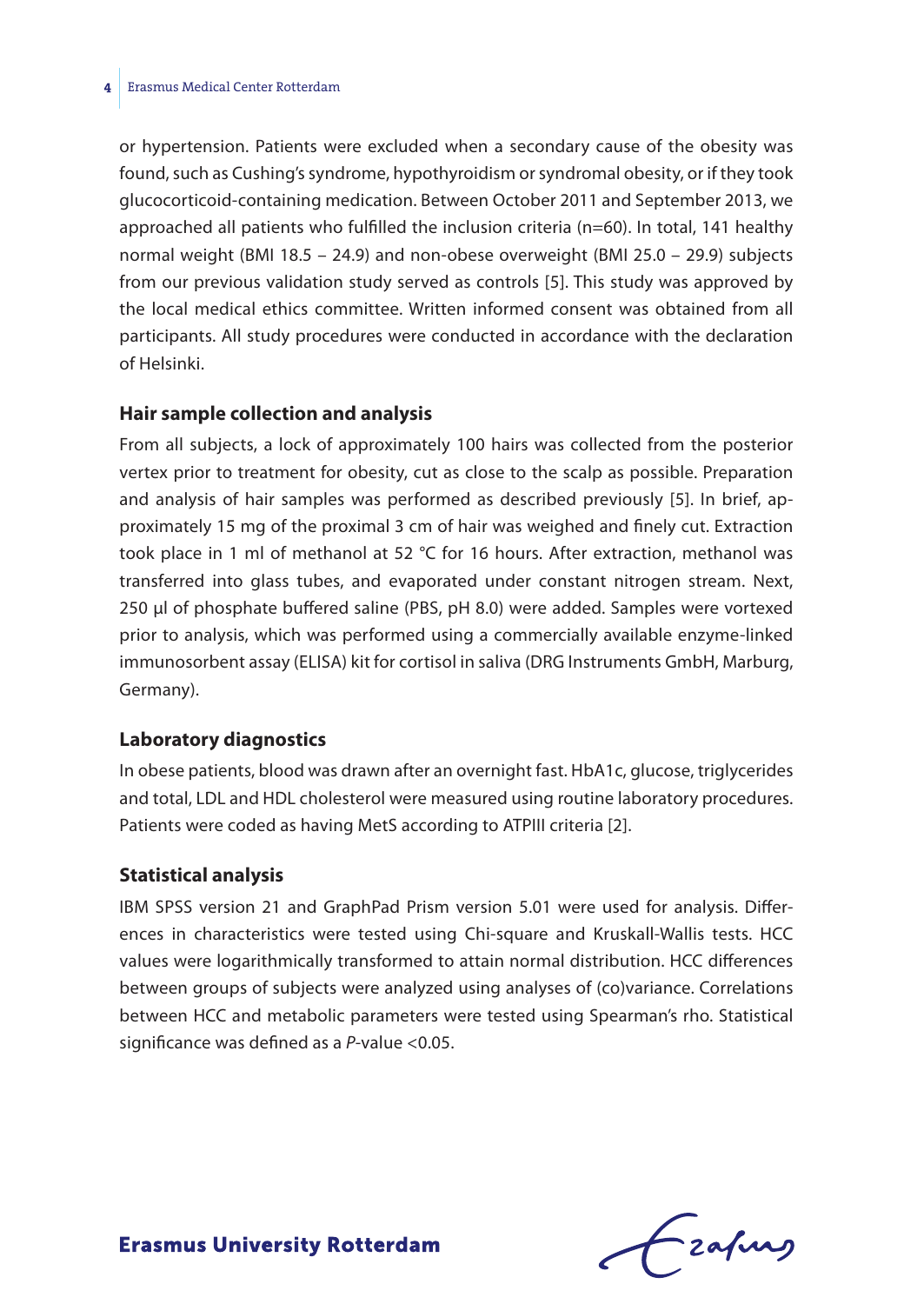#### **Results**

Sixty obese patients were approached. Of these, 53 had sufficient scalp hair to obtain a sample. One patient was excluded, because she was diagnosed with an obesity-related syndrome. We successfully measured HCC in 47 out of 52 obese patients, and in 128 out of 141 non-obese controls. Baseline characteristics of all subjects are summarized in Table 1. Compared to controls, obese patients were on average older and comprised more women. The majority of obese patients (n=39, 75%) fulfilled ATPIII criteria for diagnosis of MetS, while all of the 13 remaining patients had at least one component of MetS.

**Table 1.** Baseline and hair characteristics and hair cortisol levels for normal weight, overweight and obese subjects.

|                                   | Normal weight<br>$N = 87$ | Overweight<br>$N=41$ | Obese<br>$N = 47$   | P value of<br>difference |
|-----------------------------------|---------------------------|----------------------|---------------------|--------------------------|
|                                   |                           |                      |                     |                          |
| <b>Baseline characteristics</b>   |                           |                      |                     |                          |
| Male                              | 37 (43%)                  | 25 (61%)             | 11 (23%)            | 0.002                    |
| Age                               | $33(20-61)$               | $34(19-63)$          | 47 (18-68)          | 0.024                    |
| BMI ( $kg/m2$ )                   | $22.5(19.3 - 24.8)$       | $27.2(25.0 - 29.7)$  | $38.8(31.1 - 65.8)$ | < 0.001                  |
| Hair characteristics              |                           |                      |                     |                          |
| Hair washings > 3 week            | 65 (76%)                  | 30 (73%)             | 31 (66%)            | 0.491                    |
| Use of hair products <sup>a</sup> | 41 (48%)                  | 20 (49%)             | 19 (40%)            | 0.666                    |
| Hair coloring b                   | 17 (20%)                  | 6(15%)               | 14 (30%)            | 0.170                    |
| Hair bleaching <sup>b</sup>       | 6(7%)                     | $0(0\%)$             | 5 (11%)             | 0.116                    |
| Hair cortisol levels              |                           |                      |                     |                          |
| Hair cortisol (pg/mg hair)        | $8.4(6.5 - 10.9)$         | $8.5(5.9 - 12.4)$    | $30.8(21.8 - 43.5)$ | < 0.001                  |

Values of baseline and hair characteristics represent median (range) or number (percentage). Hair cortisol values represent mean (95% CI). <sup>a</sup>Hair products concern hairspray, mousse, gel and wax used on the day of sample collection. <sup>b</sup>Concerns coloring or bleaching in the 3 months before hair sample collection.

Obese patients had significantly higher HCC than normal-weight and overweight controls (F(2, 172)=19.788, *P*<0.001, see Figure 1). However, HCC did not significantly differ between normal weight and overweight controls (post hoc comparison,  $P=0.96$ ; Figure 1, Table 1). Additional stepwise adjustment for age, sex, hair treatment and use of hair products did not significantly change our results. Within obese patients, HCC did not correlate significantly with BMI, waist circumference, HbA1c, LDL cholesterol, HDL cholesterol, triglycerides and glucose (data not shown).

frafing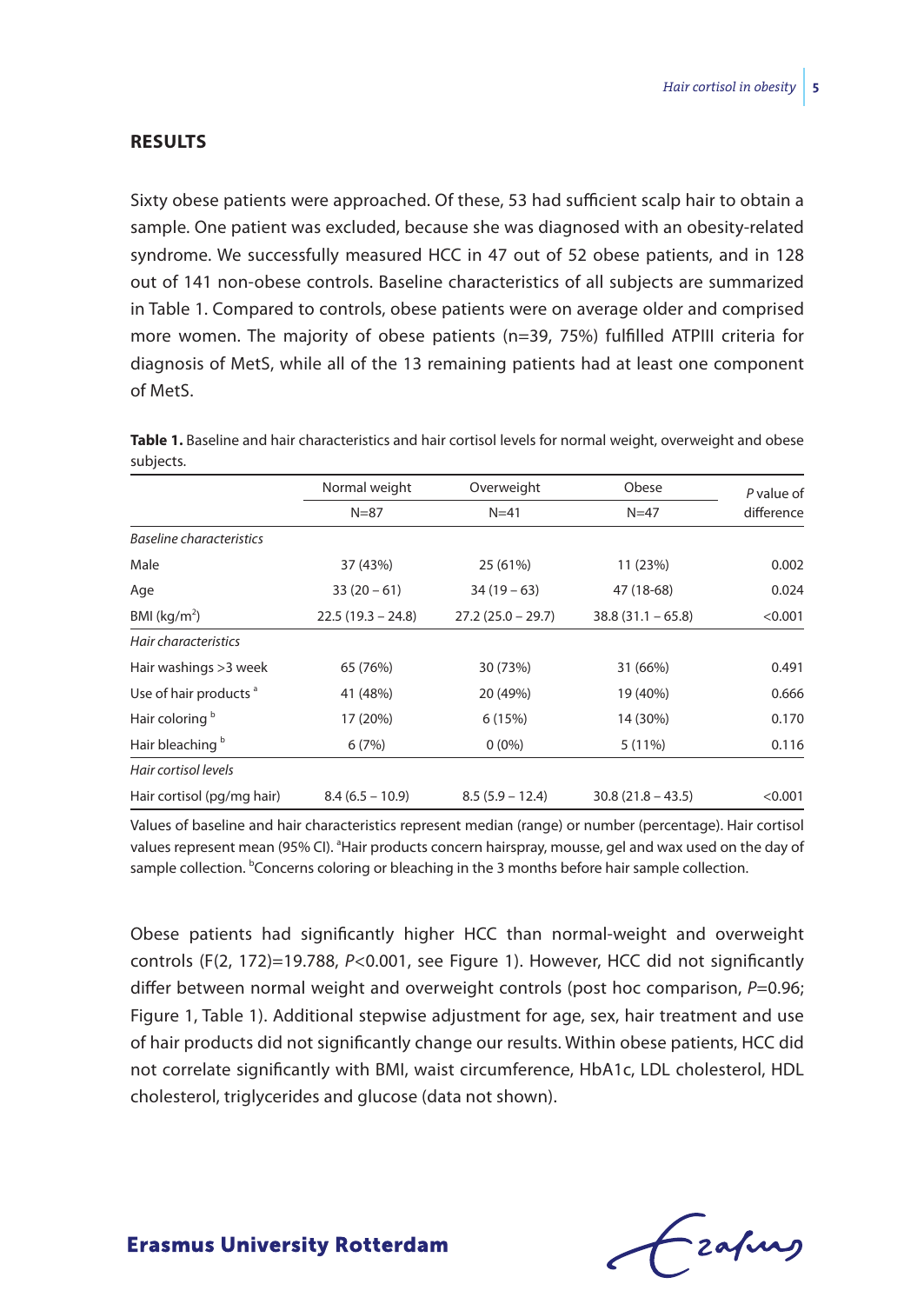

**Figure 1.** Hair cortisol levels (pg/mg hair, logarithmic scale) in normal weight and overweight controls, and in obese patients.

Horizontal lines represent the group median. \*P<0.001

#### **Discussion**

In this case-control study, we found that obese patients had higher cortisol levels in scalp hair compared to non-obese controls. Our results are in agreement with results from Stalder *et al*. and our own results in a population of shift work employees*,* as both studies reported a positive correlation between HCC and BMI [9, 12]. In our previous studies in healthy adults and in a group of elderly subjects, we did not find this correlation, however we observed a correlation with waist/hip ratio in healthy adults [5, 10].

Notably, obese individuals had higher HCC than overweight and normal weight individuals, but HCC was similar between normal weight and overweight subjects. Possibly, the association between increased weight and long-term cortisol only reveals itself in a more extreme phenotype of adiposity. BMI does not discriminate between muscle and fat mass. Although it stands to reason that our obese group (with a median BMI of 38.8) has a higher fat mass than non-obese controls, the same may not be true for overweight versus normal-weight individuals. This may also explain why we did not find a correlation between BMI and HCC in our previous study, which comprised individuals mainly of the normal to overweight BMI group [5].

It would be of interest to study the correlation with features of MetS, however, metabolic data were only available for obese patients, and we found no significant correlation between HCC and cardiometabolic risk factors in this group. Previously, Stalder *et al*., reported significant associations between HCC and all separate components of MetS[9]. However, obese patients in our study represent a relatively metabolically unhealthy

- zafung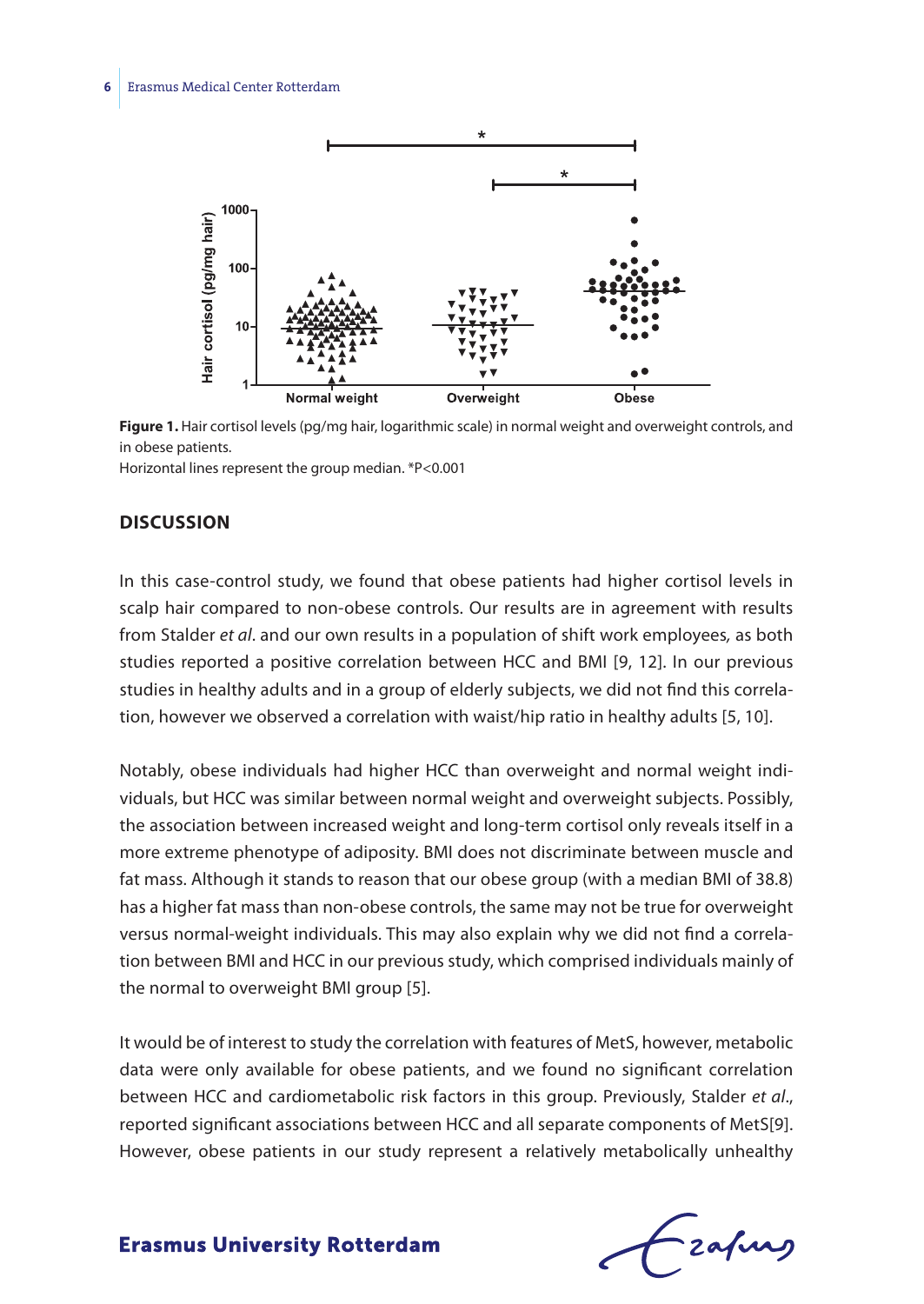population, with a 75% prevalence of MetS. Presumably, a wider range of risk profiles is needed to reveal associations.

Due to the cross-sectional design of this study, our results do not provide evidence for a causal relationship between high cortisol exposure and obesity. Further research is warranted to investigate whether relatively high cortisol exposure precedes weight gain and other cardiometabolic risk factors. We recently reported an increased HCC in obese children, indicating that long-term cortisol exposure may influence weight early in life [13]. An explanation for the increase in long-term cortisol in obese patients may be that obesity has been associated with psychosocial stress and mental health disorders [14, 15]. This may increase long-term cortisol levels [16]. Furthermore, the increase in HCC we previously reported in shift workers suggests that changes in the diurnal rhythm may be causative for an increased long-term cortisol exposure [12]. Alternatively, one might speculate that liver steatosis associated with obesity affects cortisol breakdown, inducing a vicious circle with elevated long-term systemic cortisol levels, which may in turn promote adiposity [17].

In follow up studies of these patients we will investigate whether therapies for weight loss are associated with a decrease in long-term cortisol levels. The associations between HCC and cardiovascular disease and MetS that recently have been reported provide a first indication that strategies that lower long-term cortisol levels may reduce cardiovascular risk [9-11].

In conclusion, we found that obese patients who visit an outpatient obesity clinic have significantly higher cortisol levels in scalp hair than normal-weight and overweight subjects. Future research will show whether long-term cortisol provides a novel treatment target in the reduction of cardiovascular disease risk in obese patients.